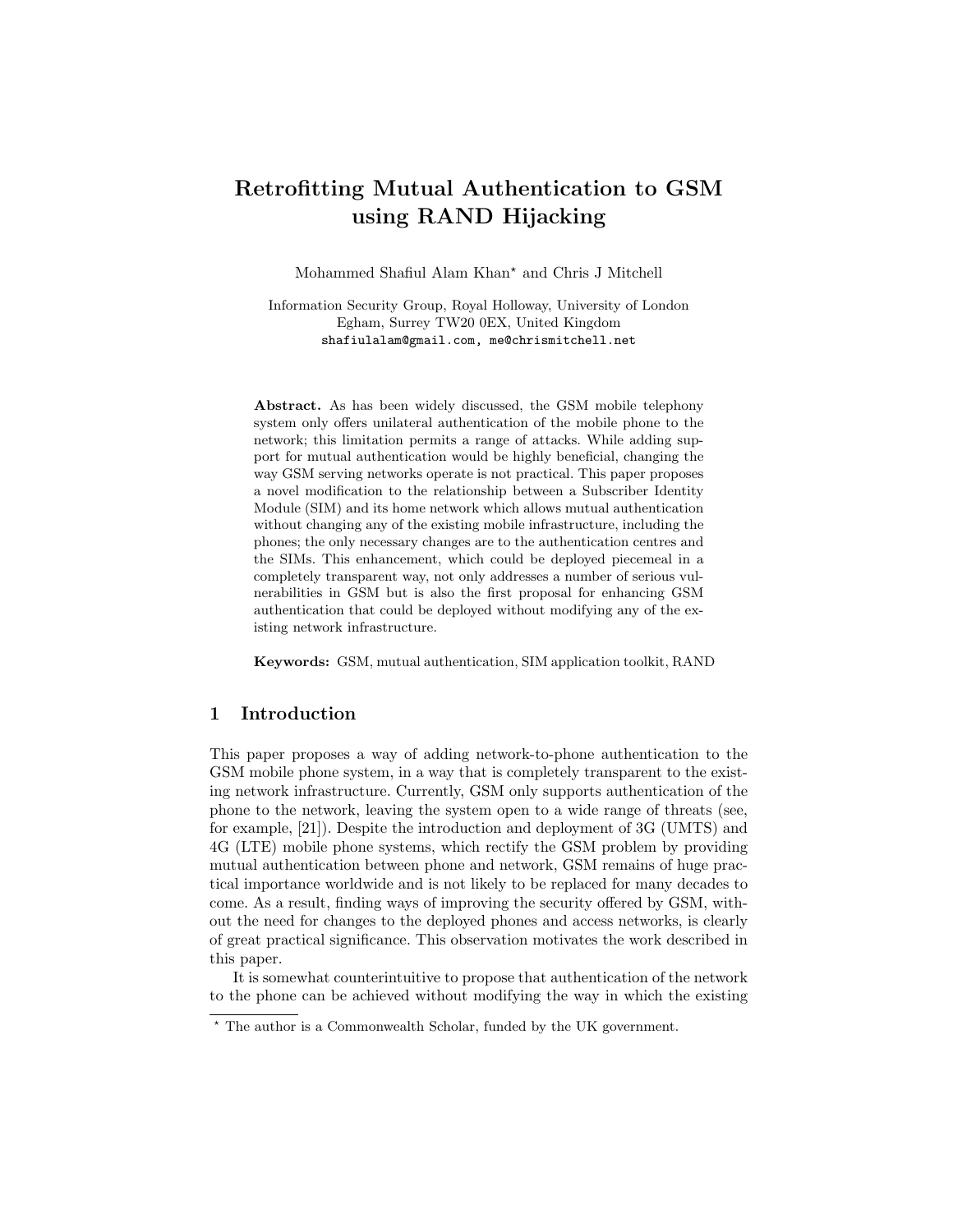network and phones operate. This apparently paradoxical result is achieved by using a technique we refer to as RAND hijacking. This involves using the RAND value, which serves as a nonce in the existing unilateral authentication protocol and is sent from the network to the phone, to contain data which enables the recipient SIM to verify its origin and freshness. That is, the RAND is hijacked to act as a communications channel between a home network and a SIM.

The remainder of the paper is structured as follows. Key facts about the GSM network, including details of the operation of the GSM authentication and key establishment (AKA) protocol, are given in Sect. 2. This is followed in Sect. 3 by an introduction to the notion of RAND hijacking. In Sect. 4, the novel enhanced version of the GSM authentication scheme is described, and Sect. 5 describes how the SIM can use the results of the network authentication to affect UE behaviour. An analysis of the novel system is provided in Sect. 6. The relationship of the proposed scheme to the prior art is discussed in Sect. 7, and the paper concludes in Sect. 8.

# 2 GSM

### 2.1 Terminology

We start by providing a brief overview of key terminology for mobile systems. We focus in particular on the GSM network, but much of the description applies in slightly modified form to 3G and 4G networks. A more detailed description of GSM security features can, for example, be found in Pagliusi [22].

A complete mobile phone is referred to as a *user equipment (UE)*, where the term encapsulates not only the mobile equipment (ME), i.e. the phone, but also the subscriber identity module (SIM) within it, where the SIM takes the form of a cut-down smart card. The SIM embodies the relationship between the human user and the issuing home network, including the International Mobile Subscriber Identity *(IMSI)*, the telephone number of the UE, and other user *(subscriber)* data, together with a secret key shared with the issuing network which forms the basis for all the air interface security features.

To attach to a mobile network, a UE connects via its radio interface to a radio tower. Several radio towers are controlled by a single radio network controller (RNC) which is connected to one mobile switching center/visitor location register (MSC/VLR). The MSC/VLR is responsible for controlling call setup and routing. Each MSC/VLR is also connected to the carrier network's home location register (HLR) where corresponding subscriber details can be found. The HLR is associated with an *authentication center (AuC)* that stores cryptographic credentials required for communicating with the SIM; specifically, the AuC shares a unique secret key  $K_i$  with each SIM issued by the network to which it belongs. The RNC and the MSC/VLR are part of the *visiting/serving* network whereas the HLR and the AuC are the home network component.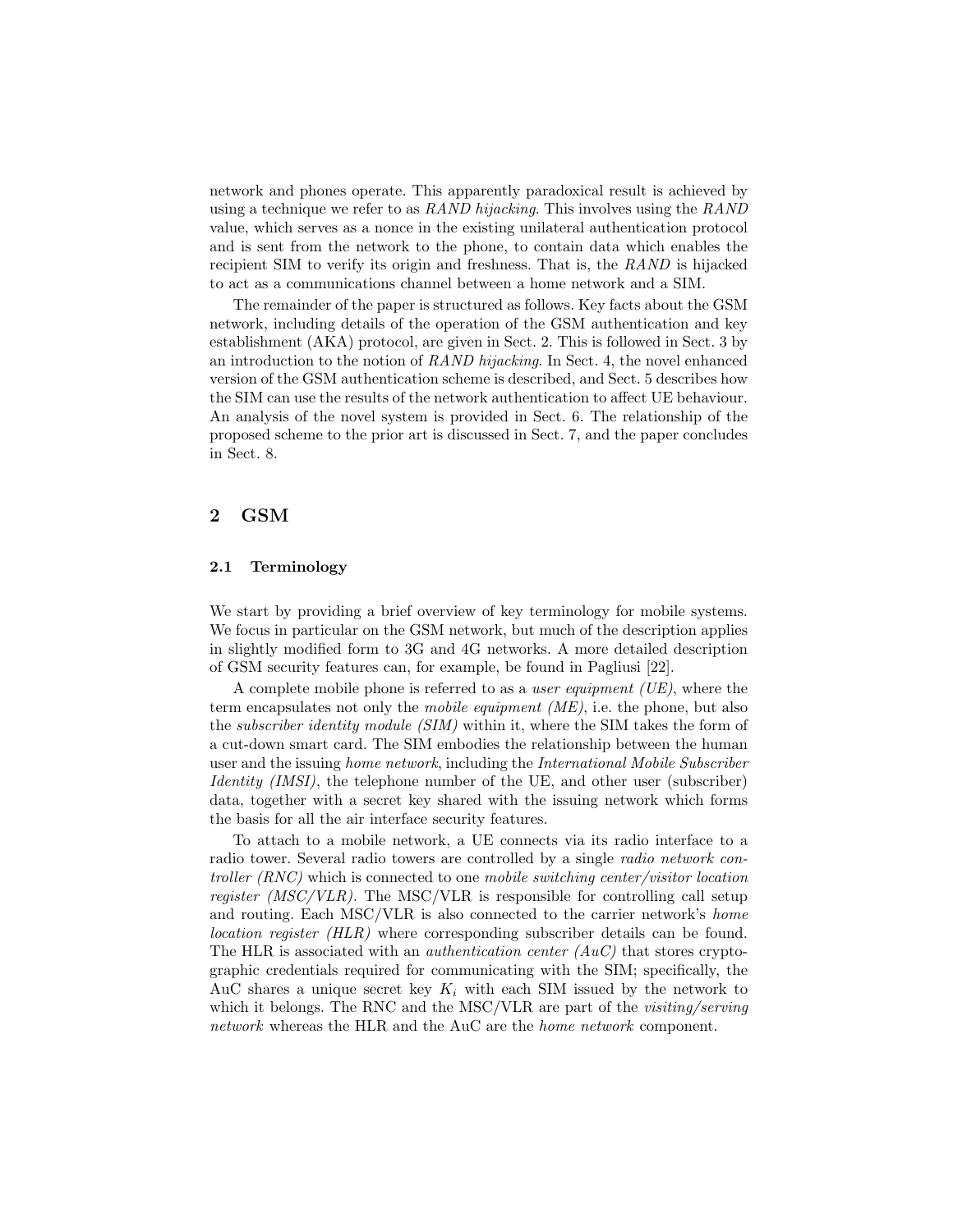### 2.2 GSM Authentication Protocol

To prevent unauthorised mobile devices gaining access to network service, GSM incorporates an authentication procedure which enables the network to verify that the SIM in a UE is genuine. The authentication procedure operates as follows. Further details can be found in technical specifications GSM 03.20 [10] and GSM 04.08 [12].

- 1. The UE visits a network, and is initially identified using its IMSI.
- 2. The visited network identifies the UE's home network from the supplied IMSI, and contacts the home network for authentication information.
- 3. The home network's AuC generates one or more *authentication triples* (*RAND*, XRES,  $K_c$ ), and sends them to the visited network, where RAND is a 128bit random 'challenge' value, XRES is the 64-bit 'expected response', and  $K_c$  is a 64-bit short-term session key to be used to encrypt data sent across the air interface between the UE and the network.
- 4. The visited network sends RAND to the UE as an authentication challenge.
- 5. The ME receives the RAND, and passes it to the SIM.
- 6. The SIM computes  $SRES = A3_{K_i}(RAND)$  and  $K_c = A8_{K_i}(RAND)$ , where A3 and A8 are network-specific cryptographic functions; A3 is a MAC function and A8 is a key derivation function. Note that precisely the same computation was performed by the AuC in step 3 to generate  $XRES$  and  $K_c$ .
- 7. The SIM passes *SRES* and  $K_c$  to the ME.
- 8. The ME keeps the session key  $K_c$  for use in data encryption, and forwards SRES to the serving network.
- 9. The serving network compares SRES with XRES; if they are the same the UE is deemed authenticated, and  $K_c$  can now be used for traffic encryption using any of the standardised algorithms (i.e. one of  $A5/1$ ,  $A5/2$  and  $A5/3$ ), as selected by the serving network.

### 2.3 Vulnerabilities

The GSM AKA protocol clearly only provides one-way authentication. As widely documented (see, for example, [21]), this permits a 'false' base station to impersonate a genuine network and interact with a UE. This in turn gives rise to a range of security weaknesses. We are particularly interested in attacks of the following types.

– Because the network always decides whether or not to enable encryption, it is possible for a malicious party to act as an intermediary between a UE and a genuine network, impersonating the network to the UE and using a genuine SIM of its own to talk to the network. All traffic sent via the man-inthe-middle is simply relayed. The false network does not enable encryption on the link to the UE, so the fact that it does not know the encryption key does not matter. If the genuine network chooses to enable encryption, then the man-in-the-middle can communicate with it successfully since it is using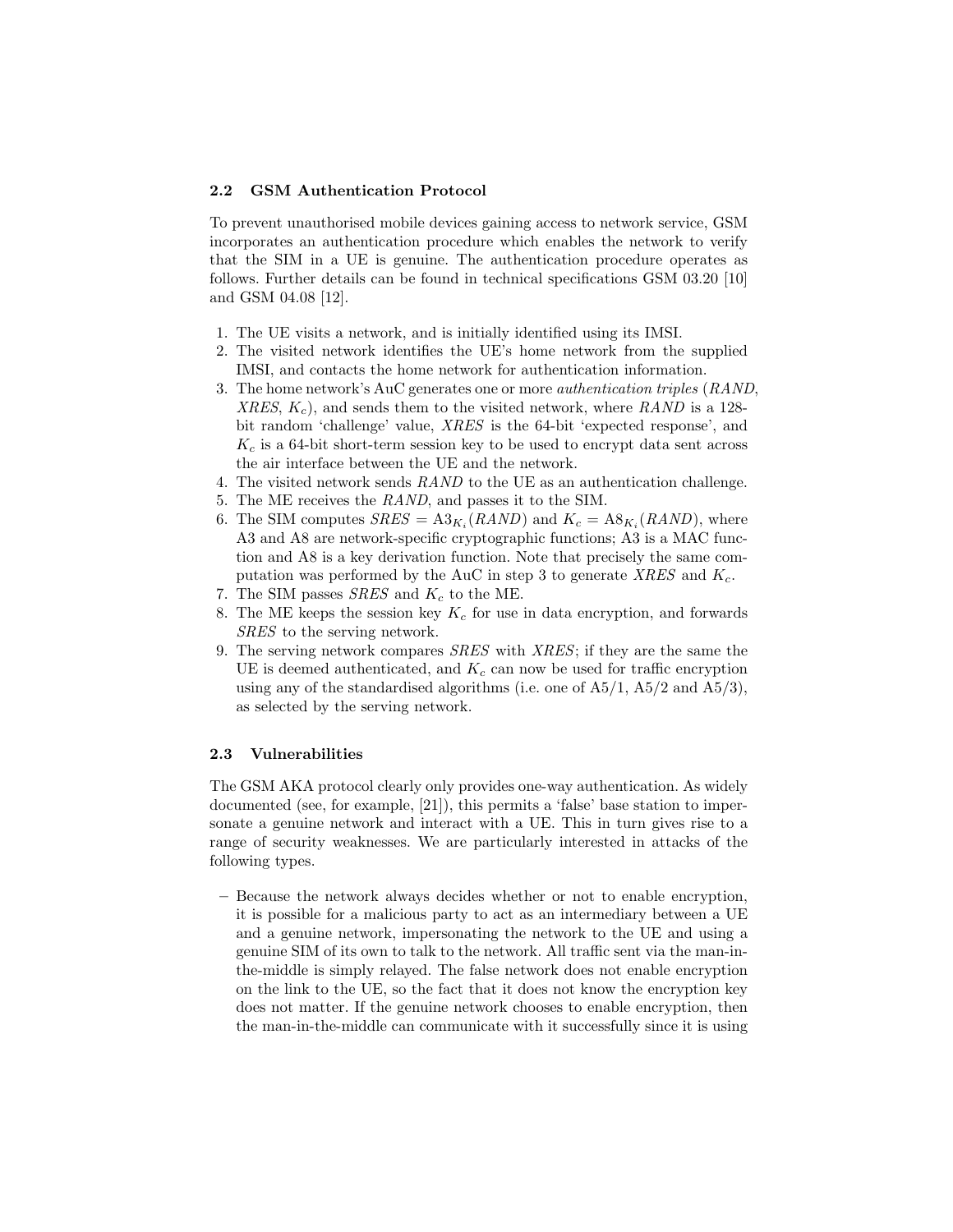its own SIM for this leg of the communications. As a result, the man-inthe-middle can seamlessly listen to all the voice traffic sent to and from the victim UE, at the cost of paying for the call.

- The fact that the network decides whether or not to enable data encryption also enables the well known Barkan-Biham-Keller attack, [2]. This attack is designed to recover the encryption key  $K_c$ , and hence enable unlimited interception of phone calls. The attack takes advantage of three key facts: A5/2 is very weak, the network decides which algorithm to use, and the same key  $K_c$  is used with all three encryption algorithms. One possible scenario for the attack is as follows.
- Suppose an eavesdropper intercepts the AKA exchange between the network and a UE (notably including the  $RAND$ ), and also some of the subsequent encrypted voice exchanges involving that UE. Suppose also that the UE is subsequently switched on within the range of a fake network operated by the attacker. The fake network inaugurates the AKA protocol with the UE, and sends the previously intercepted RAND, causing the SIM in the UE to generate the same  $K_c$  as was used to encrypt the intercepted data. The UE responds with SRES (which the fake network ignores) and the fake network now enables encryption using A5/2. The UE will now send data to the network encrypted using  $A5/2$  with the key  $K_c$ ; because of certain details of the GSM protocol, the plaintext data will contain predictable redundancy. The fake network now takes advantage of the weakness of A5/2 to recover  $K_c$  from the combination of the ciphertext and known redundancy in the corresponding plaintext. The key  $K_c$  can now be used to decrypt all the previously intercepted data, which may have been encrypted using a strong algorithm such as A5/3.

The lack of mutual authentication has been addressed in 3G and later networks. As a result it is tempting to suggest that trying to fix GSM is no longer of relevance. However, GSM continues to be very widely used worldwide and will continue to be for many years to come; so finding ways of upgrading GSM post-deployment appears to be worthwhile. However, any such solution must work with the existing infrastructure, i.e. the existing serving network systems. We are therefore interested in a solution which only requires SIMs and the home network to be upgraded. Such a solution can be rolled out piecemeal with no impact on the existing global infrastructure, and this is the focus of the remainder of this paper.

### 2.4 Proactive SIM

Before proceeding we need to briefly review a key piece of GSM technology which enables the SIM to send an instruction to the ME. *Proactive SIM* is a service operating across the SIM-ME interface that provides a mechanism for a SIM to initiate an action to be taken by the ME. It forms part of the SIM application toolkit (STK), which was introduced in the GSM 11.14 technical specification [11]. Communications between an ME and a SIM are command/response based,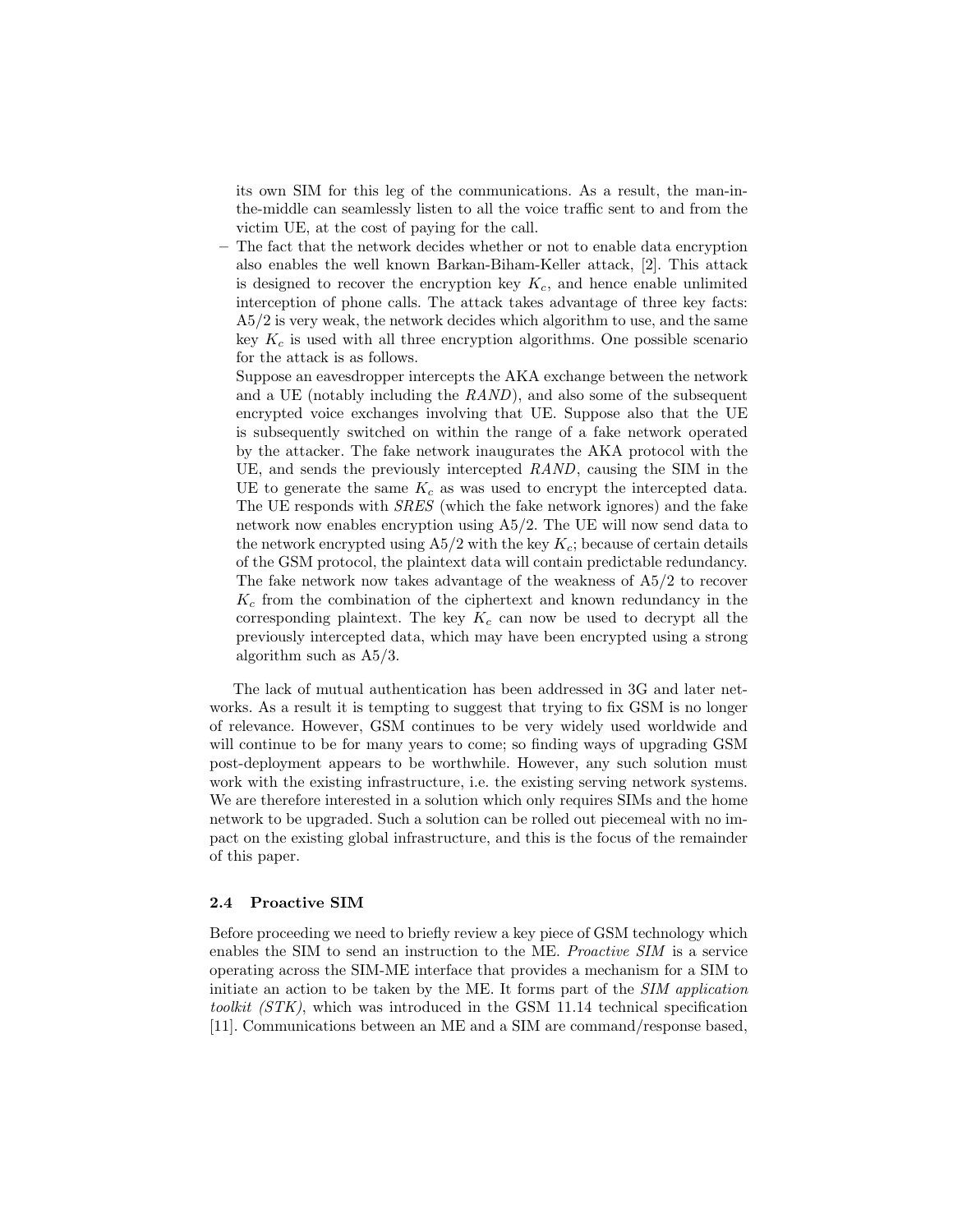and STK provides a set of commands which allow the SIM to interact and operate with any ME which supports them.

The GSM technical specification [13] states that the ME must communicate with the SIM using either the  $T=0$  or  $T=1$  protocol, specified in ISO/IEC 7816-3 [16]. In both cases the ME is always the master and thus initiates commands to the SIM; as a result there is no mechanism for the SIM to initiate communications with the ME. This limits the possibility of introducing new SIM features requiring the support of the ME, as the ME needs to know in advance what actions it should take. The proactive SIM service provides a mechanism that allows the SIM to indicate to the ME, using a response to an ME-issued command, that it has some information to send. The SIM achieves this by including a special status byte ('91' followed by the length of the instruction to send) in the response application protocol data unit. The ME is then required to issue the FETCH command to find out what the information is [14]. The ME must now execute the SIM-initiated command and return the result in the TERMINAL RESPONSE command. To avoid cross-phase compatibility problems, this service is only permitted to be used between a SIM and an ME that support the STK commands. The fact that an ME supports specific STK commands is revealed when it sends the TERMINAL PROFILE command during SIM initialisation.

The SIM can make a variety of requests using the proactive SIM service. Examples include: requesting the ME to display SIM-provided text, initiating the establishment of on demand channels, and providing local information from the ME to the SIM. The commands of interest here are GET CHANNEL STA-TUS, which requests the ME to return the current status of all available data channel(s), and CLOSE CHANNEL, which requests the ME to close the specified data channel. Both of these STK commands are marked as 'class e', which means that an ME that supports 'class e' STK commands is capable of executing both commands of interest [9]. Although support of STK is optional for an ME, if an ME claims compliance with a specific GSM release then it is mandatory for the ME to support all functions of that release. Since 1998 almost all of the mobile phones produced have been STK enabled, and today every phone on the market supports STK [1].

# 3 RAND Hijacking

We use the term RAND hijacking to refer to the idea of using the RAND, sent from the network to the UE during AKA, as a way of conveying information from the AuC to the SIM. That is, instead of generating the RAND at random, it is generated to contain certain information; this information is typically sent in encrypted form so that to an eavesdropper it is indistinguishable from a random value.

This idea was apparently first described in a patent due to Dupré [6]. However, the use Dupré makes of the idea is rather different to that proposed here. Later, Vodafone introduced the concept of a special RAND [23] in 3GPP TSG document S3-030463. As for Dupré, the purpose of the *special RAND* was com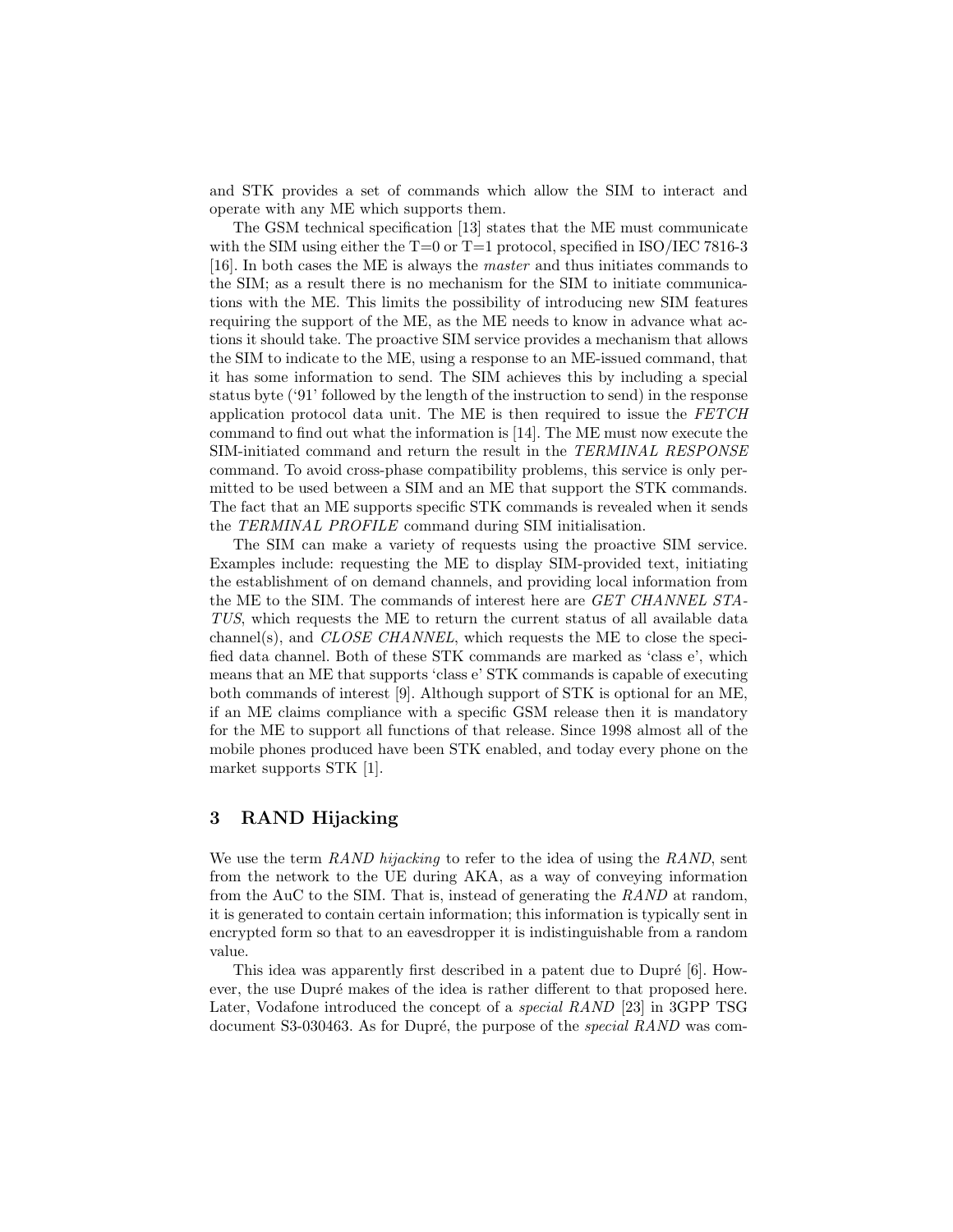pletely different to that proposed here. The other published references to the notion appear in papers [4, 5, 18] that independently propose the use of RAND hijacking for improving the privacy properties of GSM, 3G and 4G networks. As far as the authors are aware, no previous authors have proposed the use of this technique for providing mutual authentication in GSM networks.

### 4 Server-to-SIM Authentication

We now propose a way of using RAND hijacking to enable authentication of the network to the SIM. For this to operate the SIM must be programmed to support the scheme, as well as possess certain (modest) additional data, as detailed below. The AuC of the network issuing the 'special' SIM must also store certain additional data items for each such SIM, and must generate its RAND values in a special way for such SIMs. No other changes to existing systems are required. It is important to note that the system could be deployed gradually, e.g. by including the additional functionality in all newly issued SIMs, whilst existing SIMs continue to function as at present.

### 4.1 Prerequisites

In addition to sharing  $K_i$ , A3 and A8 (as required for executing the standard GSM AKA protocol), the SIM and AuC must both be equipped with the following information and functions:

- functions  $f_1$  and  $f_5$ , where  $f_1$  is a MAC function and  $f_5$  is a cipher mask generation function, both capable of generating a 64-bit output;
- a secret key  $K_a$  to be used with functions  $f_1$  and  $f_2$  which should be distinct from  $K_i$  — to minimise memory requirements,  $K_a$  and  $K_i$  could, for example, both be derived from a single SIM-specific master key;
- $-$  a 48-bit counter to be used to generate and verify sequence numbers<sup>1</sup>.

The functions could be precisely the same as their counterparts used in 3G (UMTS). Indeed, the function names and string lengths have deliberately been made identical to those used in 3G systems to make implementation and migration as simple as possible.

### 4.2 Protocol Operation

The novel AKA protocol only differs from the 'standard' GSM AKA protocol (as described in section 2.2 above) in steps 3 and 6. Thus, since these steps only involve the AuC and SIM, it should be clear that the scheme is inherently transparent to the serving network and the ME. We describe below how these steps are changed.

<sup>1</sup> As in 3G, an AuC might choose to manage a single counter shared by all user accounts (see, for example, [20]).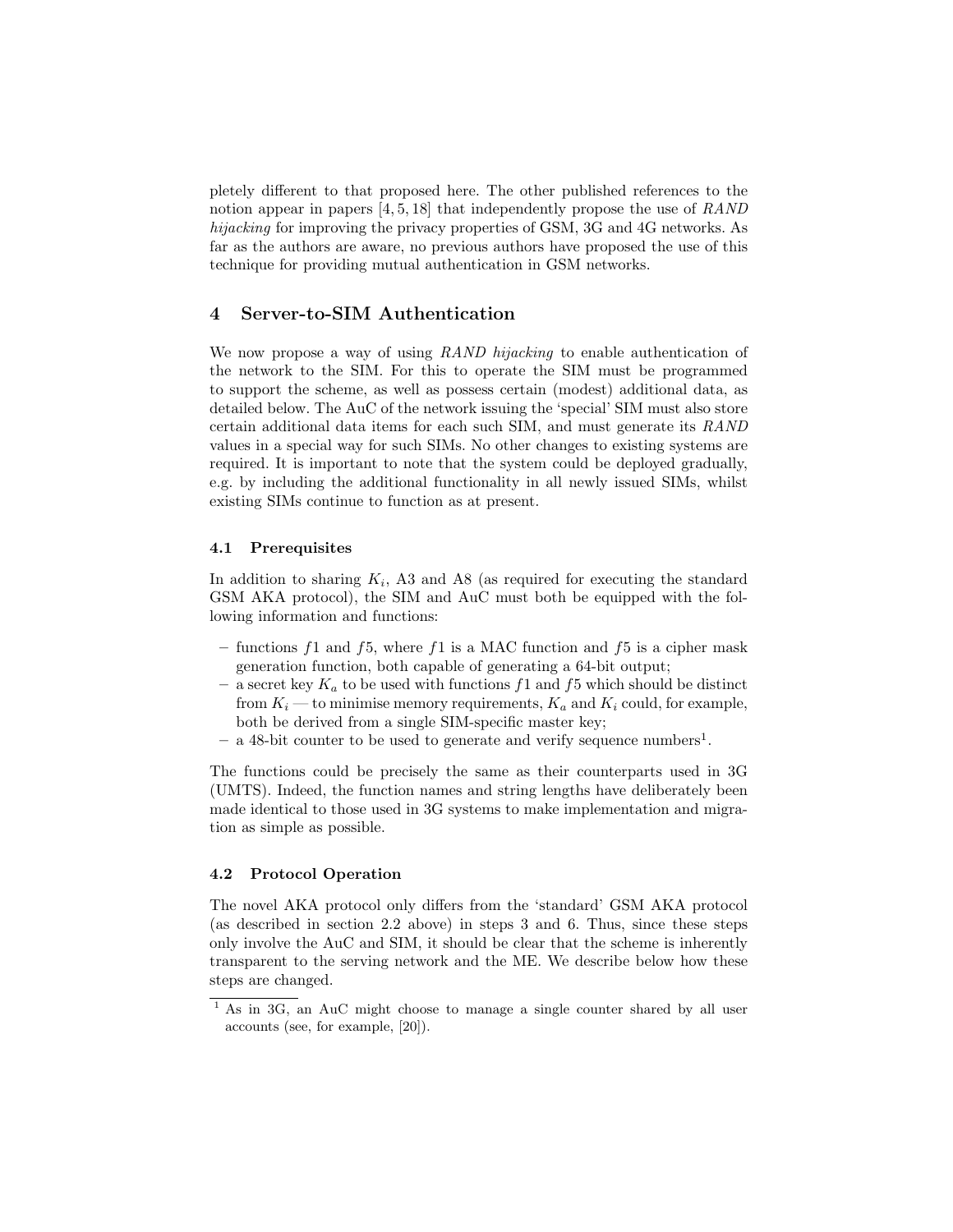

Fig. 1. Modifications at the the AuC

### 4.3 Revised Steps

Step 3 is changed to the following step  $3^*$ . To generate a new authentication triple, the AuC proceeds as follows (see Fig. 1, in which the dotted block represents the usual operation of the AuC).

- 3.1 The AuC uses its counter value to generate a 48-bit sequence number  $SQN$ , which must be greater than any previously generated value for this user account.
- 3.2 A 16-bit value AMF is also generated, which could be set to all zeros, or could be used for purposes analogous to the AMF value for 3G networks.
- 3.3 A 64-bit tag value  $MAC$  is generated using function  $f1$ , where

$$
MAC = f1_{K_a}(AMF||SQN),
$$

and, as throughout, || denotes concatenation of data items.

3.4 A 64-bit encrypting mask  $AK$  is generated using function  $f5$ , where

$$
AK = f5_{K_a}(MAC).
$$

3.5 The 128-bit RAND is computed as

$$
RAND = ((AMF||SQN) \oplus AK)||MAC,
$$

where, as throughout, ⊕ denotes the bitwise exclusive or operation.

3.6 The XRES and  $K_c$  values are computed in the standard way, that is XRES  $= A3_{K_i}(RAND)$  and  $K_c = A8_{K_i}(RAND)$ .

Step 6 is changed to step  $6^*$ , as follows (see Fig. 2, in which the dotted block represents the usual operation of the SIM).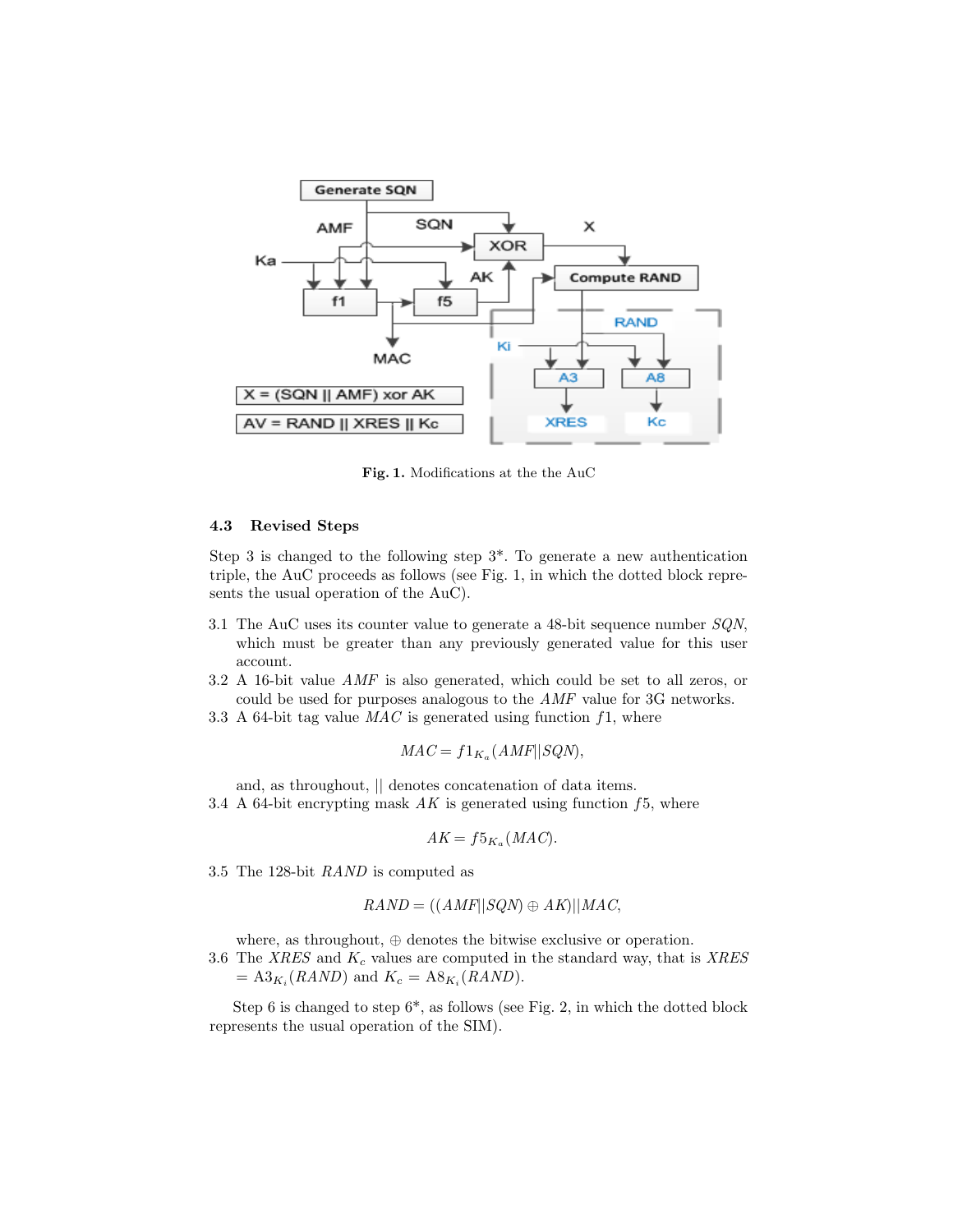

Fig. 2. Modifications at the SIM

- 6.1 On receipt of the 128-bit RAND value, the SIM first splits it into two 64-bit strings X and  $MAC^*$ , where  $X||MAC^* = RAND$ .
- 6.2 A 64-bit decrypting mask  $AK^*$  is generated using function  $f5$ , where

$$
AK^* = f5_{K_a}(MAC^*).
$$

6.3 A 16-bit string  $AMF^*$  and a 48-bit string  $SQN^*$  are computed as:

$$
AMF^*||SQN^* = X \oplus AK^*.
$$

6.4 A 64-bit tag XMAC is computed as:

$$
XMAC = f1_{K_a}(AMF^*||SQN^*).
$$

6.5 The recovered sequence number  $SQN^*$  is compared with the SIM's stored counter value and  $XMAC$  is compared with  $MAC^*$ :

– if  $SQN^*$  is greater than the current counter value and  $XMAC = MAC^*$ , then:

- the network is deemed to be successfully authenticated;
- the SIM's counter value is updated to equal  $SQN^*$ ; and
- $SRES$  and  $K_c$  are computed as specified in the current step 6;

– if either of the above checks fail then:

- network authentication is deemed to have failed;
- the SIM's counter value is unchanged; and
- $SRES$  and  $K_c$  are set to random values.

It should be clear that, in step 6<sup>\*</sup>,  $AK^*$ ,  $AMF^*$ ,  $MAC^*$  and  $SQN^*$  should respectively equal the  $AK$ ,  $AMF$ ,  $MAC$  and  $SQN$  values originally computed by the AuC in step 3\*.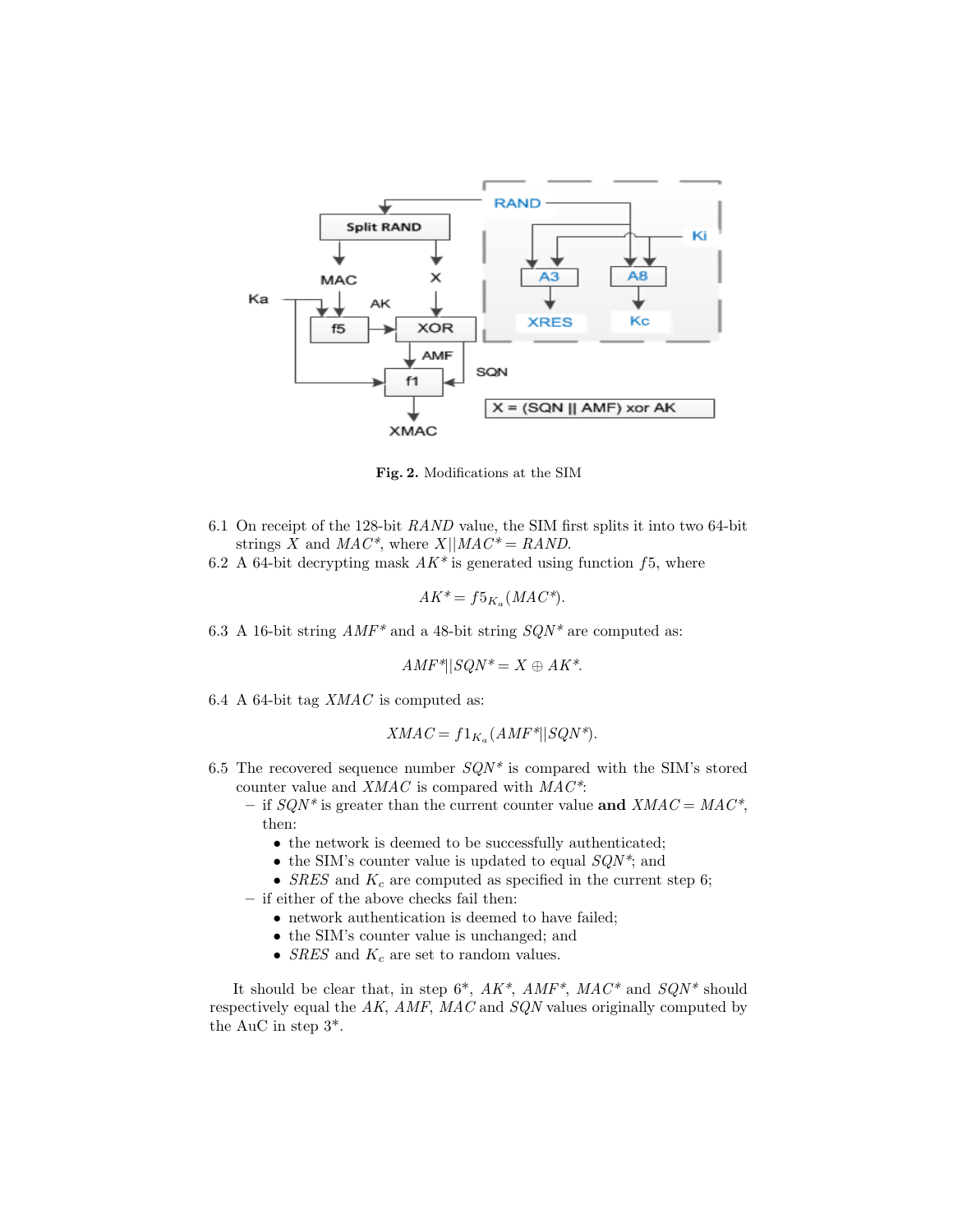#### 4.4 Design Rationale

The composition of the RAND value in the above scheme has been made as similar as possible to the 128-bit value AUTN used to provide server-to-UE authentication in the 3G AKA protocol. This is for two main reasons. Firstly, as stated above, by adopting this approach it is hoped that implementation of, and migration to, this new scheme will be made as simple as possible for network operators. Secondly, the 3G AKA protocol is widely trusted to provide authentication, and it is hoped that trust in the novel scheme will be maximised by adopting the same approach.

The only differences between the 3G AUTN and the above construction of RAND are relatively minor, and are as follows.

- In 3G, the AK value is computed as a function of the the RAND, whereas here it is necessarily only computed as a function of the last 64 bits of RAND. However, these last 64 bits are computed as a function of data which changes for every authentication triple, and hence the  $AK$  should still do an effective job of concealing the content it is used to mask.
- $-$  In 3G the AK is only 48 bits long, and is only used to encrypt (mask) the  $SQN$ . Here we use it to mask the  $SQN$  and the  $AMF$ , to ensure that a 'new style' RAND is indistinguishable from an 'old style' randomly generated RAND to any party without the key  $K_a$ .
- In 3G, the  $MAC$  is computed as a function of the RAND, SQN and AMF, whereas in the above scheme it is computed only as a function of  $SQN$  and AMF, again for obvious reasons. This is the only significant difference from the perspective of authenticating the network to a UE, but we argue below in section 6.2 that this change does not affect the security of the protocol.

The AUTN checking process proposed here and that used in 3G are essentially the same.

One other issue that merits mention is the fact that it is proposed that the SIM outputs random values if authentication fails. It is necessary for the SIM to output values of some kind, since this is part of the existing SIM-ME protocol. That is, placeholder values are required. It is important for reasons discussed below that the SIM should *not* output the correct session key  $K_c$ . The only other 'obvious' placeholder values would be to use fixed strings, but the use of random values seems less likely to be obvious if these values are sent across the network (in the case of the SRES value) or used for encryption purposes (for  $K_c$ ). There may be advantages in not revealing to a casual eavesdropper the fact that authentication has failed.

# 5 Using the Authentication Results

In the previous section we showed how the SIM can authenticate the network; that is, as a result of step  $6^*$ , the SIM will know whether or not the RAND genuinely originates from the AuC and is fresh. However, we did not describe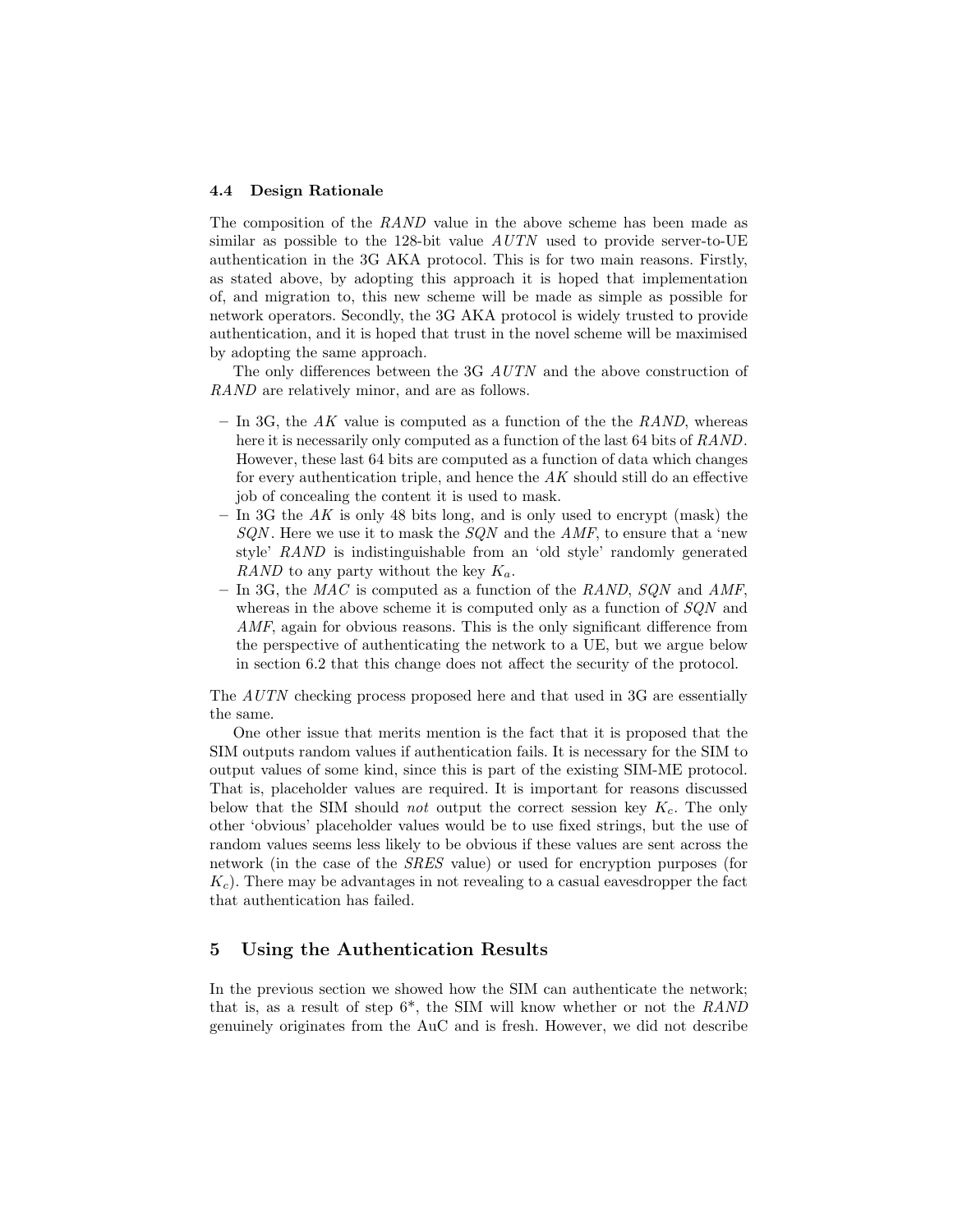any way for the ME to know whether authentication has failed or succeeded — indeed, the ME will not understand the concept, as we are assuming it is a 'standard' GSM device.



Fig. 3. SIM-ME interactions to drop the established connection

We propose that the proactive SIM feature described in section 2.4 be used to achieve the desired objective. That is, in the event of a network authentication failure, when sending the *SRES* and  $K_c$  (in this case random) values back to the ME, the SIM should signal to the phone that it has information to send. When, as a result, the ME sends the FETCH command to the SIM, the SIM should respond with the *GET CHANNEL STATUS* command to learn about the established channels in the present connection. Upon receiving the channel information in the TERMINAL RESPONSE command, the SIM uses the response status byte in its response to request the ME to send a further FETCH command. Once it receives the FETCH command, the SIM responds with a CLOSE CHANNEL command, specifying the channel information it received from the ME in response to its previous CHANNEL STATUS command. The interactions between a SIM and an ME are summarised in Fig. 3. The STK commands issued by the SIM should cause the phone to drop the connection, and (hopefully) prevent any attempted use of the  $SRES$  or key  $K_c$ . The values 90 and 91, shown in Fig. 3, represent the value of the status byte sent by the SIM in response to the previous command, where the value 90 means OK, and the value 91 instructs the ME to issue a FETCH command to retrieve data from the SIM. The 'length' with the status byte 91 indicates the length of the data in bytes which the SIM wants to send.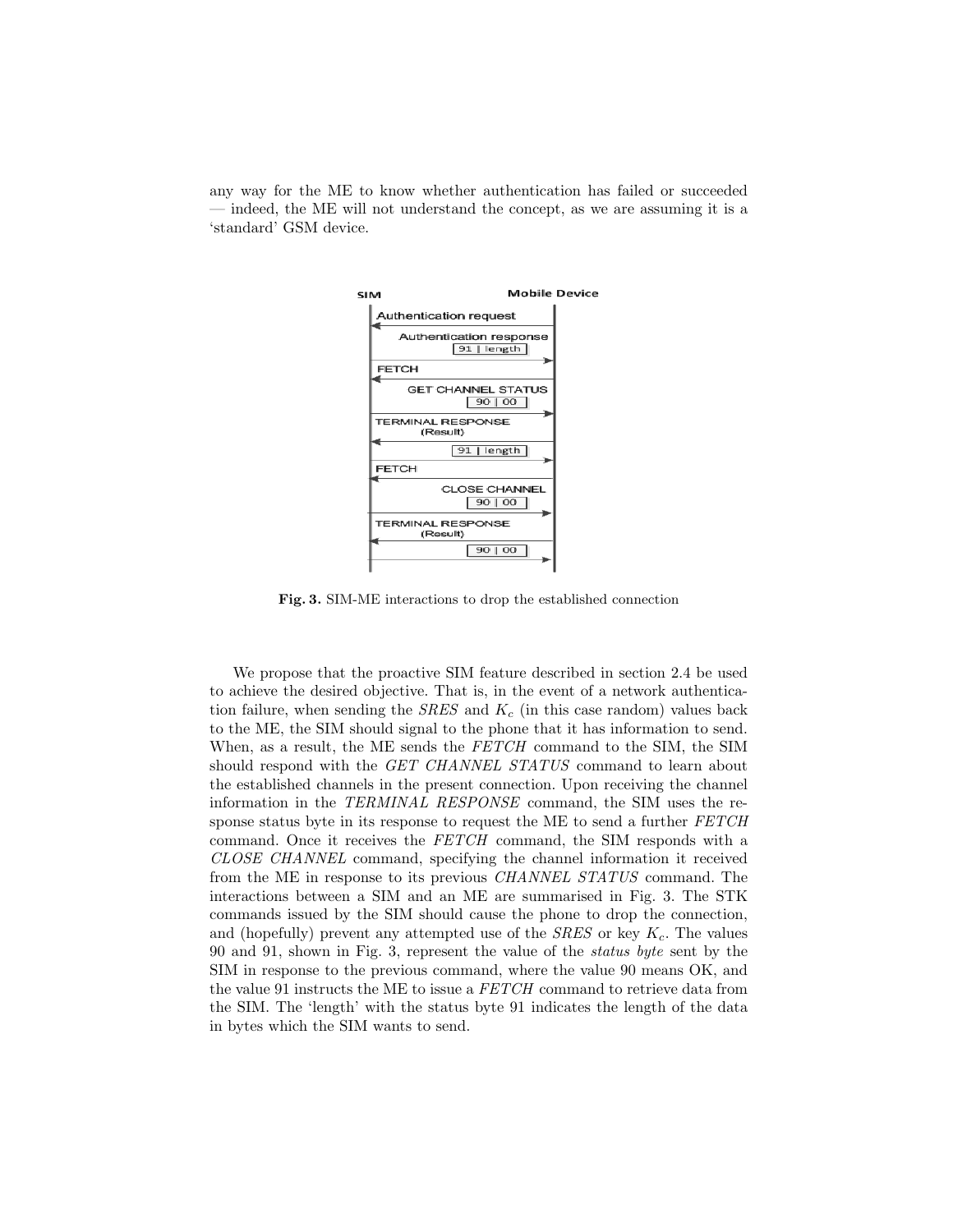## 6 Analysis

### 6.1 Deployment Issues

We next consider certain practical issues that may arise when using the scheme proposed in section 4.3.

It seems that at least some GSM networks issue authentication triples in batches (see section 3.3.1.1 of GSM 03.20 [10]), thereby reducing the internetwork communications overhead. Currently, the order in which GSM authentication triples are used does not matter. However, under the scheme described above, triples must be used in ascending order of SQN . This may seem problematic; however, since the requirement to use authentication datasets in the correct order already applies to the corresponding 5-tuples used in 3G, serving networks will almost certainly already be equipped to do this.

In existing GSM networks it is possible, although prohibited by the technical specifications [10], for serving networks to 're-use' authentication triples, i.e. to send the same RAND value to a UE on multiple occasions. This will no longer work with the new scheme, since the SIM will detect re-use of a RAND value. Arguably this is good, since re-use of RAND values is highly insecure: such behaviour would allow the interceptor of a RAND/SRES pair to impersonate a valid UE and perhaps steal service at that UE's expense, an attack that would be particularly effective in networks not enabling encryption.

Finally note that, in order to fully implement the scheme as described in section 4, MEs need to support 'class e' STK commands, although, as discussed above, this proportion seems likely to be very high. It is not clear what proportion of mobile phones in current use support those STK commands.

#### 6.2 Security

We divide our security discussion into three parts: confidentiality and privacy issues, authentication of network to SIM, and authentication of SIM to network.

Confidentiality and Privacy Issues In 'standard' GSM the RAND value is randomly selected, and so does not reveal anything about the identity of the phone to which it is sent. In the scheme proposed in section 4.3, the RAND is a function of a SIM-specific key as well as a potentially SIM-specific SQN value. However, the  $SQN$  is sent encrypted, and, assuming the functions  $f1$  and  $f5$ are well-designed, an interceptor will not be able to distinguish an intercepted RAND computed according to the new scheme from a random value. Thus the scheme does not introduce a new threat to identity confidentiality.

The new scheme does not change the way the data confidentiality key  $K_c$  is generated, so the strength of data confidentiality is not affected.

Network-to-SIM Authentication The novel protocol for network-to-SIM authentication bears strong similarities to the corresponding protocol for 3G.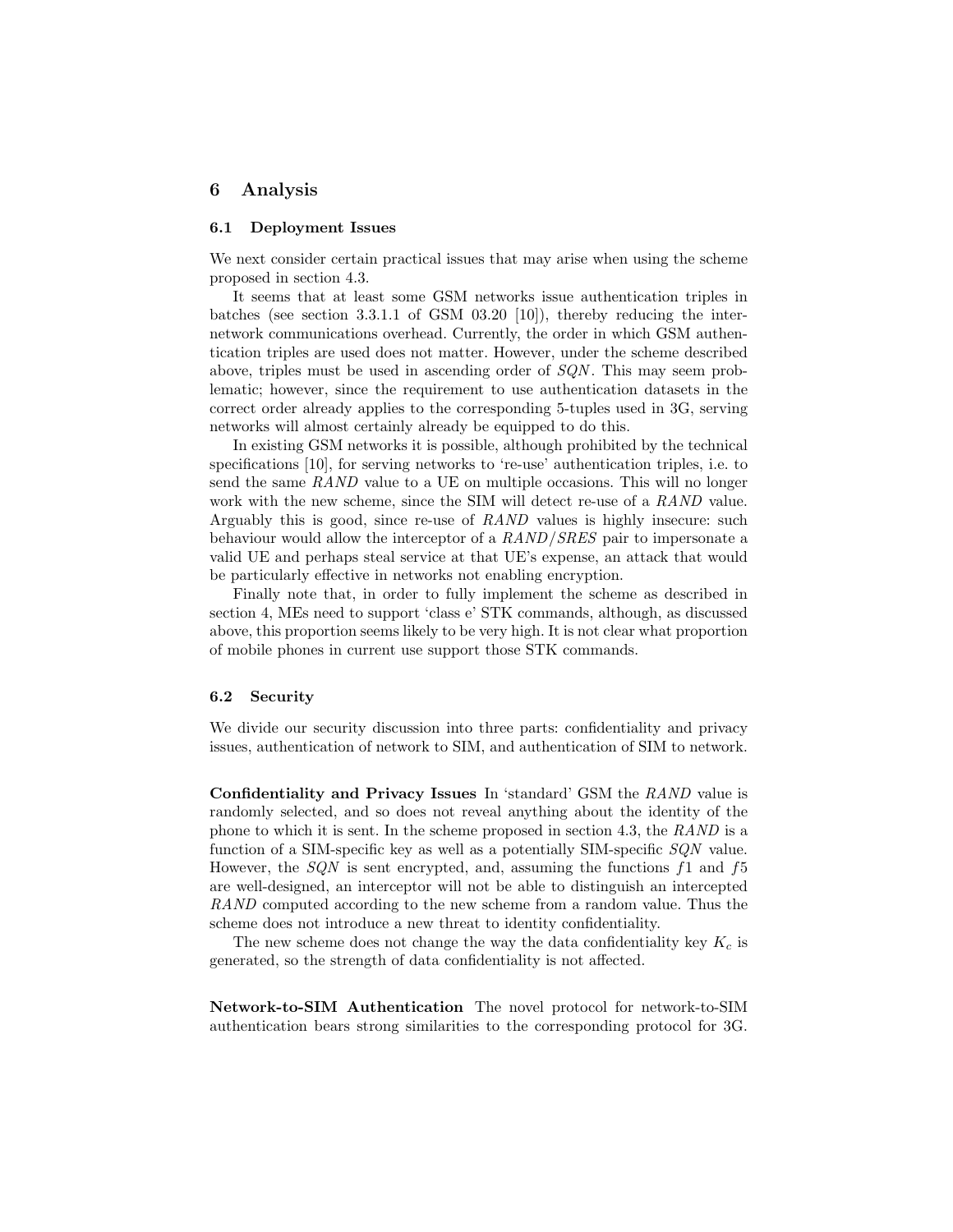It also conforms to the one-pass unilateral authentication mechanism specified in clause 5.1.1 of 9798-4 [15, 17]. All the protocols in this standard have been formally analysed (and shown to be secure) by Basin, Cremers and Meier [3]. Whilst these arguments do not provide a completely watertight argument for the protocol's security, it is clearly a significant improvement over no authentication at all.

An interesting side observation deriving from the novel scheme is that the 3G and 4G AKA protocols appear to be overly complex. The randomly generated RAND value sent from the network to the SIM, which is used to authenticate the response from the SIM to the network, is actually unnecessary, and the AUTN value could be used in exactly the same way as the RAND is currently. Whilst such a change is not possible in practice, it would have avoided the need for the AuC to generate random values and saved the need to send 16 bytes in the AKA protocol.

It is interesting to speculate why this design redundancy is present. It seems possible that the network-to-SIM authentication was added as a completely separate protocol to complement the GSM-type SIM-to-network authentication mechanism, and no-one thought how the two mechanisms could be combined and simplified (as in the mechanism we propose).

SIM-to-Network Authentication The novel scheme does not affect how the existing SIM-to-network authentication protocol operates, except that a random RAND is replaced by one which is a cryptographic function of a sequence number. The new-style RAND remains unpredictable to anyone not equipped with the key  $K_a$ , and is deterministically guaranteed to be non-repeating (a property that only holds in a probabilistic way for a random  $\mathbb{R}AND$ ). To see why the RAND is non-repeating, suppose two separate RAND values sent to the same USIM incorporate the same MAC values (as necessary if they are to be the same). It follows that the AK values used to mask the  $SQNs$  embedded in the RAND values will also be the same and thus, since the SQN values themselves will be different, the two RAND values will also differ. That is, it possesses precisely the qualities required by the existing protocol, and hence the security of SIM-to-network authentication is unaffected.

#### 6.3 Impact on Known Attacks

We conclude our analysis of the protocol by considering how it affects possible attacks on GSM networks.

Fake Network Attacks As discussed in section 2.3, if a phone joins a fake GSM serving network, then this fake network can send any *RAND* value it likes as part of the AKA protocol, and the UE will complete the process successfully. If the network does not enable encryption, then communications between the UE and the network will work correctly, which could enable the network to act as an eavesdropping man-in-the-middle by routing calls from the captured UE via a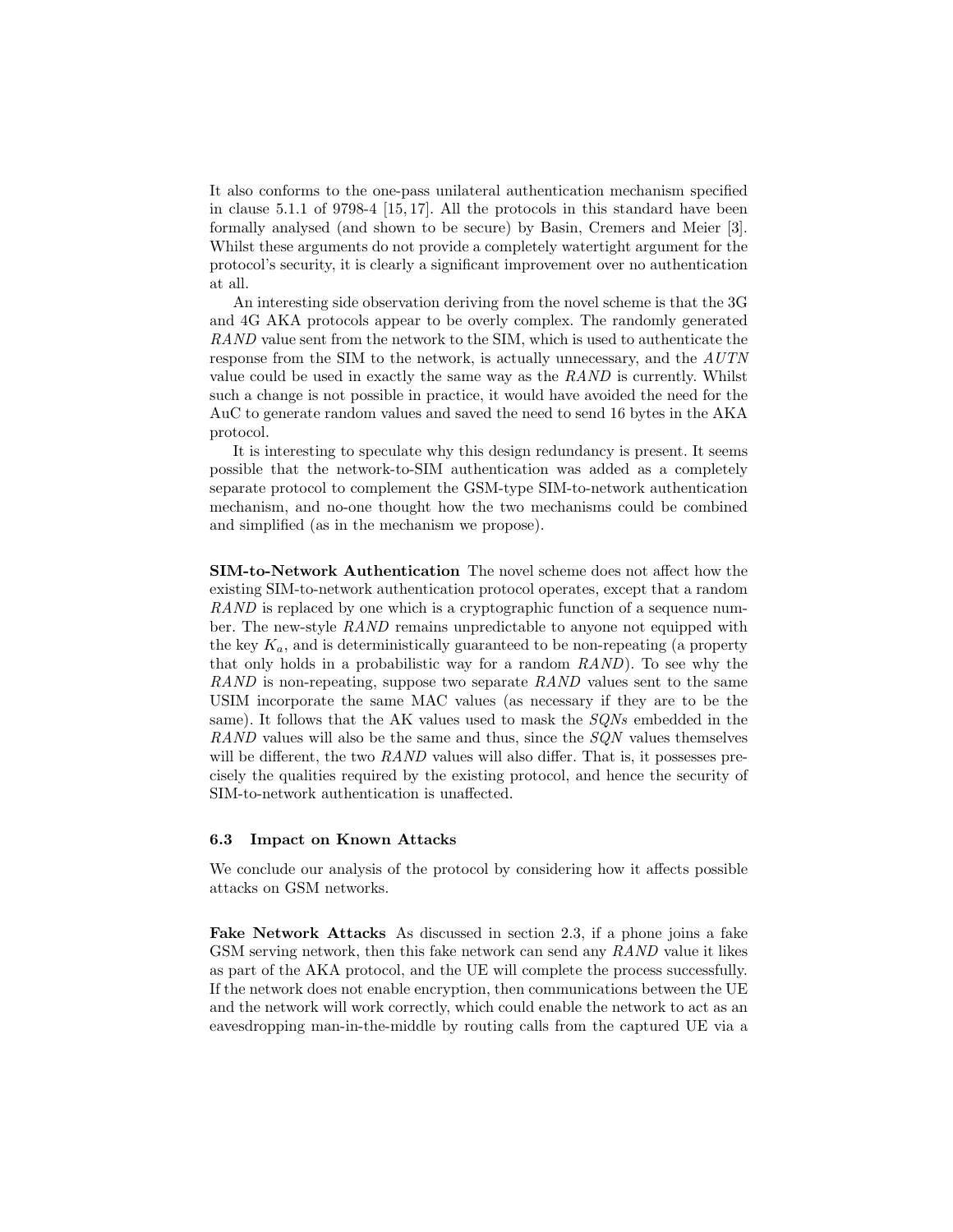genuine network. This will no longer be true if the new scheme is implemented, since the SIM will instruct the ME to drop the connection when supplied with a non-genuine RAND value.

Of course, it may be possible for a fake network to avoid the AKA protocol altogether, and simply start communication with a newly attached UE. Whether MEs will accept unauthenticated communication is currently not clear to the authors.

Barkan-Biham-Keller Attacks We next consider a particular type of fake network attack, namely the Barkan-Biham-Keller attack outlined in section 2.3. As described there, the attack requires the re-sending of an 'old' RAND to a UE. The new scheme will clearly prevent such an attack, i.e. the Barkan-Biham-Keller attack will be prevented, at least in most practical scenarios.

# 7 Relationship to the Prior Art

This is by no means the first practical proposal for enhancing GSM to incorporate mutual authentication. Indeed, the 3G AKA protocol, discussed widely in this paper, can be regarded as doing exactly that. Although several 3GPP TSG documents [7, 8] proposed the introduction of network authentication into the GSM network, none were adopted, presumably because of cost/feasibility issues. The Ericsson proposal [8] suggested transferring authentication responsibility to the terminal by implementing the core of the UMTS AKA protocol entirely in software, which in turn raised other security threats. Other proposals have been made, including by Kumar et al., [19]. However, all previous proposals are completely impractical in that they would require replacing all the GSM infrastructure. Such a major change to an existing very widely deployed scheme is simply not going to happen.

The most similar proposals to that given here are some of the other schemes using RAND hijacking, summarised in section 3. In particular, van den Broek, Verdult and de Ruiter [4] propose a similar structure for a hijacked GSM RAND, in their case including a sequence number, a new temporary identity for the SIM, and a MAC, all encrypted in an unspecified way. However, their objective is not to provide authentication of the network to the SIM, but to provide a way to reliably transport new identities from the AuC to the SIM.

# 8 Concluding Remarks

We have proposed a method for enhancing the GSM AKA protocol to provide authentication of the network to the UE, complementing the UE-to-network authentication already provided. This provides protection against some of the most serious threats to the security of GSM networks. This is achieved in a way which leaves the existing serving network infrastructure unchanged, and also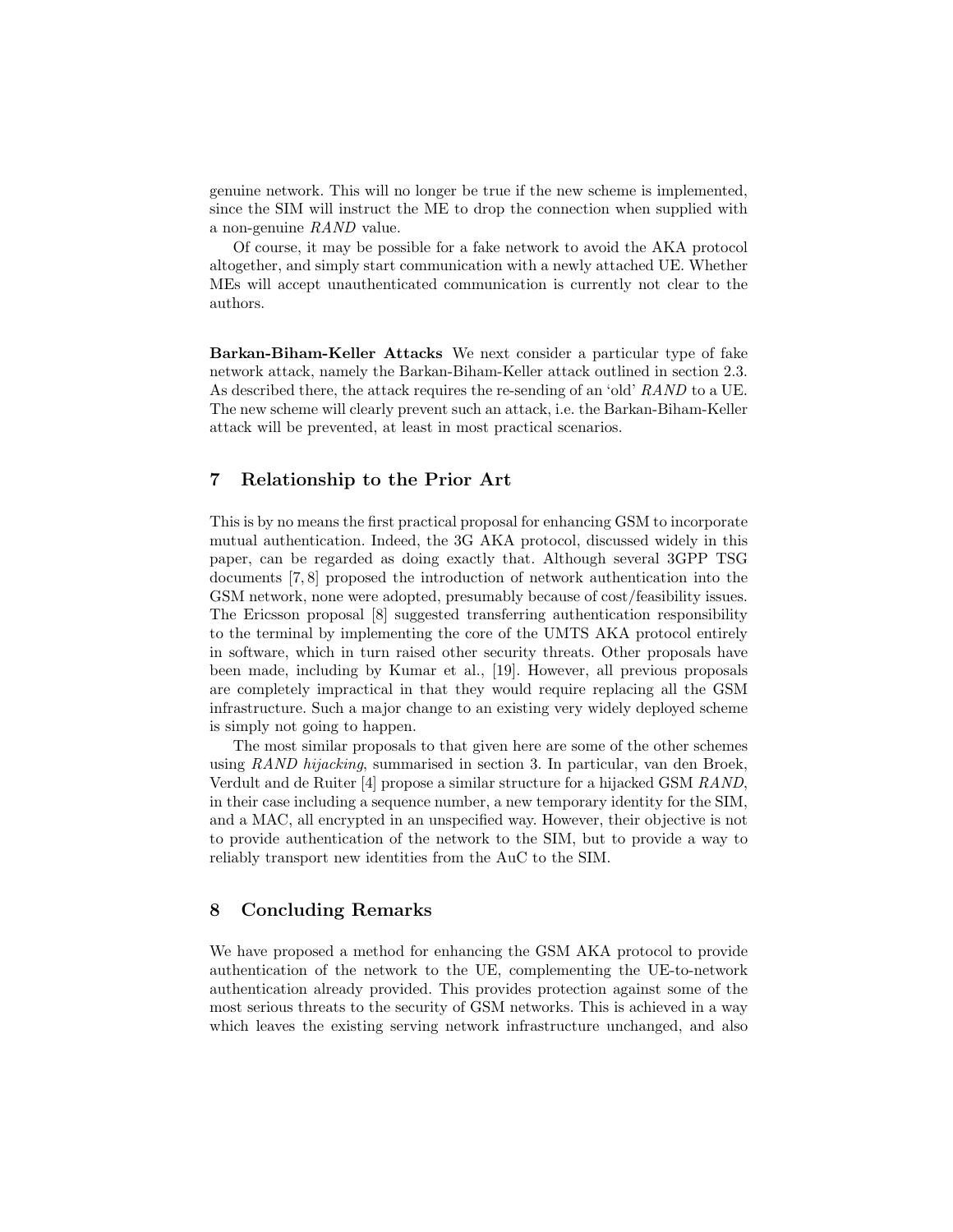does not require any changes to existing MEs (mobile phones). That is, unlike previous proposals of this general type, it is practically realisable.

A number of practical questions remain to be answered, including the proportion of MEs supporting 'class e' STK commands, the behaviour of MEs in networks which never perform the AKA protocol, and whether serving networks can be relied upon to use GSM authentication triples in the intended order. Discovering answers to these questions remains as future work.

# Acknowledgements

We thank Fabian van den Broek and the anonymous reviewers for their thoughtful feedback and suggestions which have improved the paper.

# References

- 1. SIM Toolkit. http://www.bladox.cz/devel-docs/gen\_stk.html, (Online) Accessed: 2016-05-31
- 2. Barkan, E., Biham, E., Keller, N.: Instant ciphertext-only cryptanalysis of GSM encrypted communications. In: Boneh, D. (ed.) Advances in Cryptology — CRYPTO 2003, 23rd Annual International Cryptology Conference, Santa Barbara, California, USA, August 17-21, 2003, Proceedings. Lecture Notes in Computer Science, vol. 2729, pp. 600–616. Springer-Verlag, Berlin (2003)
- 3. Basin, D.A., Cremers, C.J.F., Meier, S.: Provably repairing the ISO/IEC 9798 standard for entity authentication. In: Degano, P., Guttman, J.D. (eds.) Principles of Security and Trust — First International Conference, POST 2012, Held as Part of the European Joint Conferences on Theory and Practice of Software, ETAPS 2012, Tallinn, Estonia, March 24 – April 1, 2012, Proceedings. Lecture Notes in Computer Science, vol. 7215, pp. 129–148. Springer-Verkag, Berlin (2012)
- 4. van den Broek, F., Verdult, R., de Ruiter, J.: Defeating IMSI catchers. In: Ray, I., Li, N., Kruegel, C. (eds.) Proceedings of the 22nd ACM SIGSAC Conference on Computer and Communications Security, Denver, CO, USA, October 12–16, 2015. pp. 340–351. ACM (2015)
- 5. Choudhury, H., Choudhury, B.R., Saikia, D.K.: Enhancing user identity privacy in LTE. In: IEEE 11th International Conference on Trust, Security and Privacy in Computing and Communications (TrustCom), 2012. pp. 949–957. IEEE (2012)
- 6. Dupré, M.: Process to control a Subscriber Identity Module (SIM) in mobile phone system. US Patent Office (February 2004), US Patent 6,690,930, Filing date–25 May, 1999
- 7. Ericsson: Enhancements to GSM/UMTS AKA. 3GPP TSG SA WG3 Security, S3-030542, Povoa de Varzim, Portugal (October 6–10 2003)
- 8. Ericsson: On the introduction and use of UMTS AKA in GSM. 3GPP TSG SA WG3 Security, S3-040534, Acapulco, Mexico (July 6–9 2004)
- 9. European Telecommunications Standards Institute (ETSI): ETSI TS 101 267 V8.18.0 (2007-06): Technical Specification; Digital cellular telecommunications system (Phase 2+); Specification of the SIM Application Toolkit (SAT) for the Subscriber Identity Module–Mobile Equipment (SIM–ME) interface (3GPP TS 11.14 version 8.18.0 Release 1999)